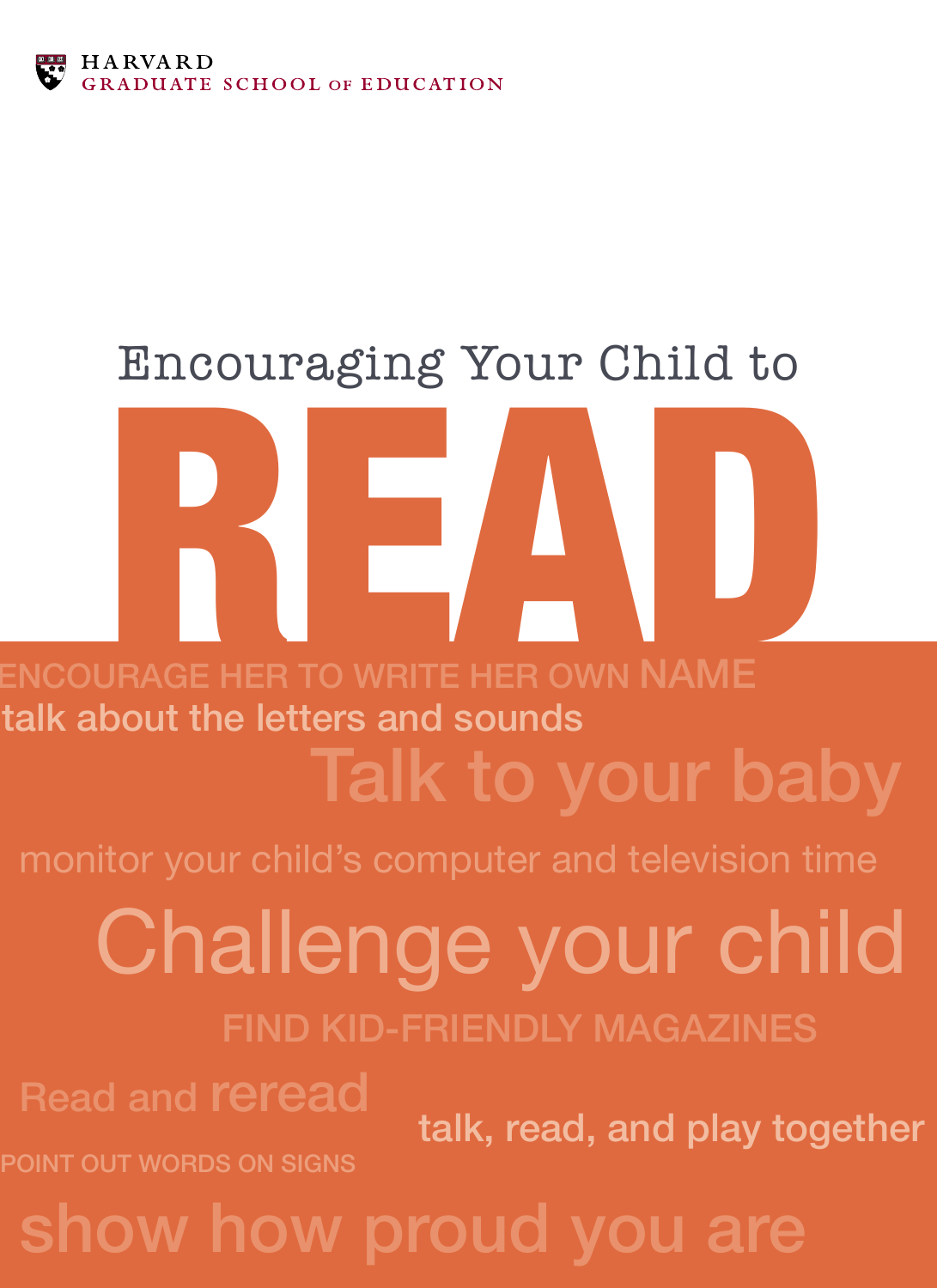The love of reading can and should begin for children in their earliest days and continue throughout their years in school and on into their adult lives. Becoming a strong and confident reader is a necessary skill, no matter what path a child's life takes. Literacy is as important to a growing child as nutrition, exercise, fresh air, and a loving home. Developing a lifelong love of reading is a foundation for success in school and happiness in life.

**"Developing a lifelong love of reading is a foundation for success in school and happiness in life."**

The vital importance of literacy is a central underlying theme in the film *WAITING FOR "SUPERMAN."* Daisy, one of the children in the film, wants to be a veterinarian. When asked how she got the idea, Daisy answers, "Because I read books." That simple, beautiful statement sums up how crucial the ability to read — and take pleasure in reading — is for everyone.

This pocket guide, created by faculty members at the Harvard Graduate School of Education, is brought to you by the producers of *WAITING FOR "SUPERMAN"* in cooperation with Reach Out and Read, which prepares America's youngest children to succeed in school by partnering with doctors to prescribe books and encourage families to read together.

We believe this booklet can contribute to major reform, so that all our children can become superheroes — and super readers.

Happy reading!

# READ Encouraging Your Child to

#### table of contents

| Your toddler (18 months-3 years)  4           |
|-----------------------------------------------|
| Your toddler/preschooler (3 years-5 years)  6 |
| Your early elementary student (grades K-2)  8 |
| Your upper elementary student (grades 3-5) 10 |
|                                               |
| Supporting your child's success  14           |
|                                               |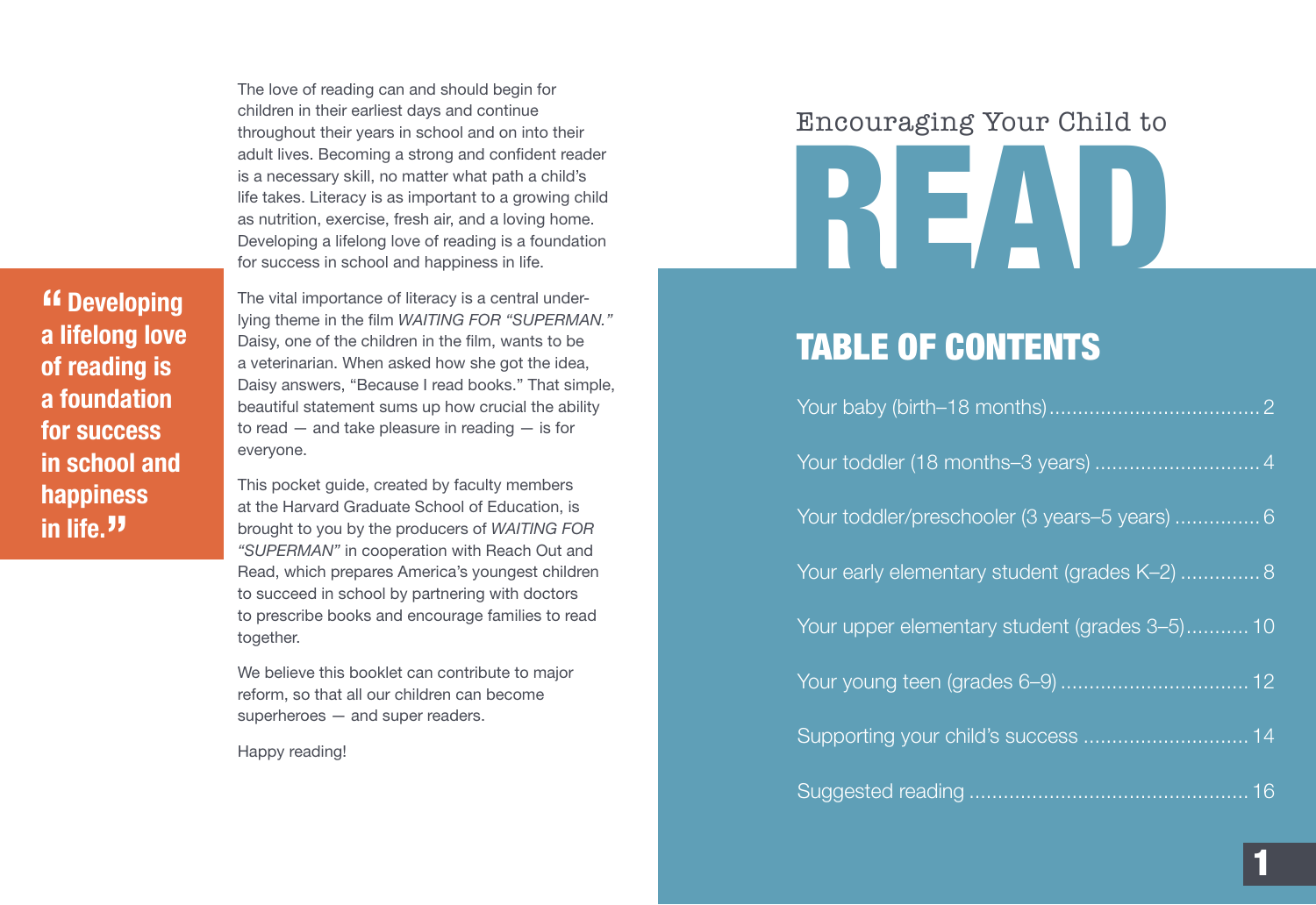

- **• Uses her voice to express her feelings (laughing, crying)**
- **• Imitates speech by saying things like "na-na, da-da"**
- **• Understands several simple phrases**
- **• At 1 year, can say one or more words**

#### What to know:

- Babies learn language while being held and cared for by adults who repeat words to them; tell them stories; laugh and smile with them; and respond to their noises, smiles, and burps.
- When you read to your baby, she's learning. Plus, she begins to connect reading with what she loves most being with you!

- Talk to your baby! Repeat nursery rhymes, sing songs, play peek-a-boo, and respond to her needs with soothing words.
- Take advantage of everyday moments to talk about the world around you. Tell her stories while she is being changed, in the bath, in her stroller, or being held. She needs to hear your voice and learn about things that she sees.
- Read board books with faces, animals, and objects that you can talk about with your baby, then add lift-the-flap books when reading with your 1-year-old.
- When talking to your child, use the language(s) that are most comfortable for you, so that she hears lots of different words and ideas.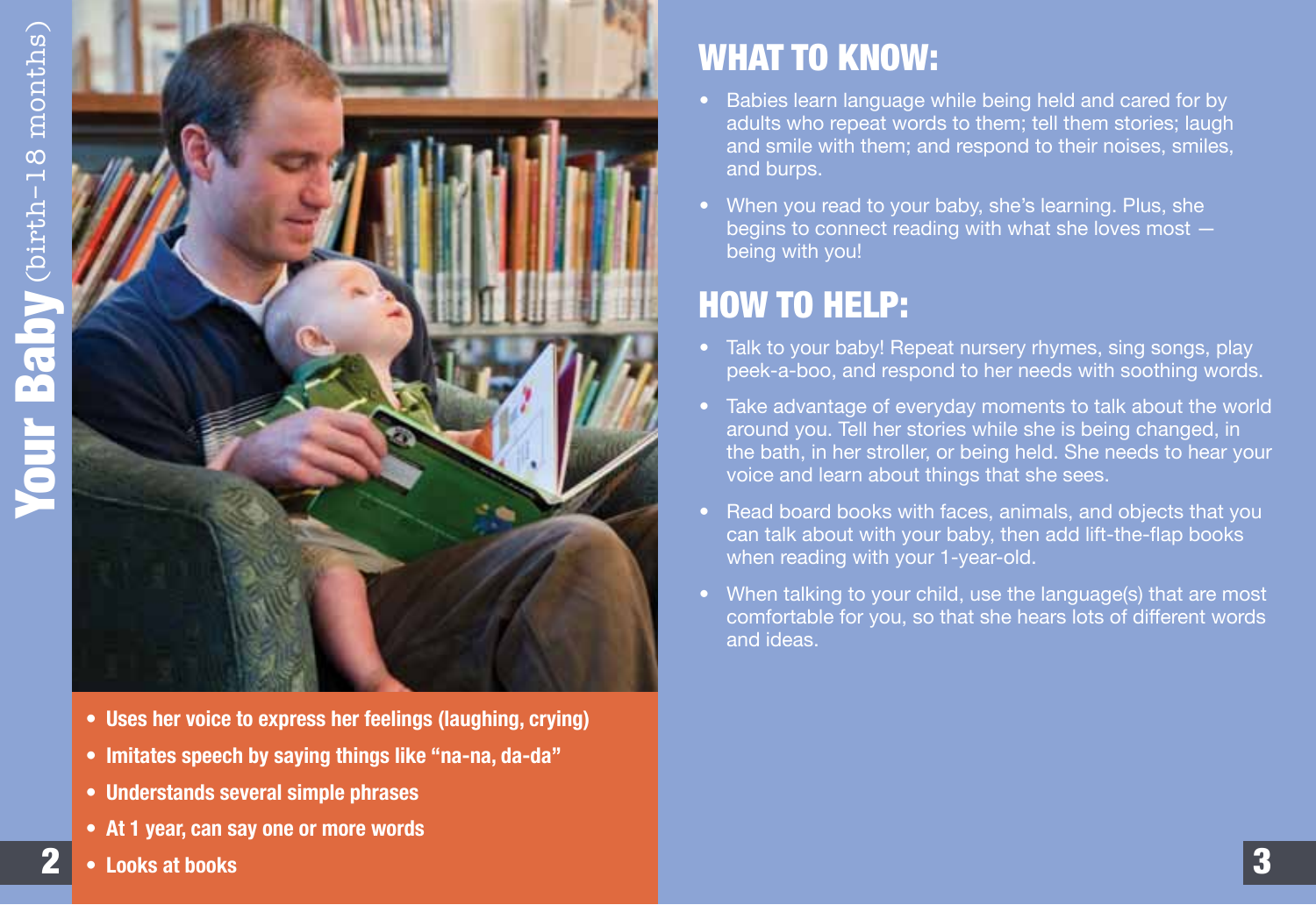

- **• At 2 years, can say 250–350 words**
- **• At 3 years, can say 800–1000 words**
- **• Says common rhymes, imitates the tone and sounds of adults speaking, and asks to be read to**
- **• Enjoys listening to predictable, familiar books and joins in** 4 **when it is time to say <sup>a</sup> repeated phrase in the story**

- Children become "readers" before they learn to read. Enjoying books together now will help them enjoy books later.
- When children have lots of opportunities to talk and listen, they are building important language skills.

- Listen to your child talk and encourage her to say more. Ask her questions, show interest in what she says, and help her learn new words and ideas.
- When you are with your child, limit distractions like phone calls and television. Instead, talk, read, and play together. Consider borrowing books from the library.
- Make books a part of the daily routine. Special reading time might be before bed, during a meal, or while you are riding the bus.
- Give your child paper and crayons so she can "write." Ask her to explain what is happening in her picture or story. Help her think of more ideas to add.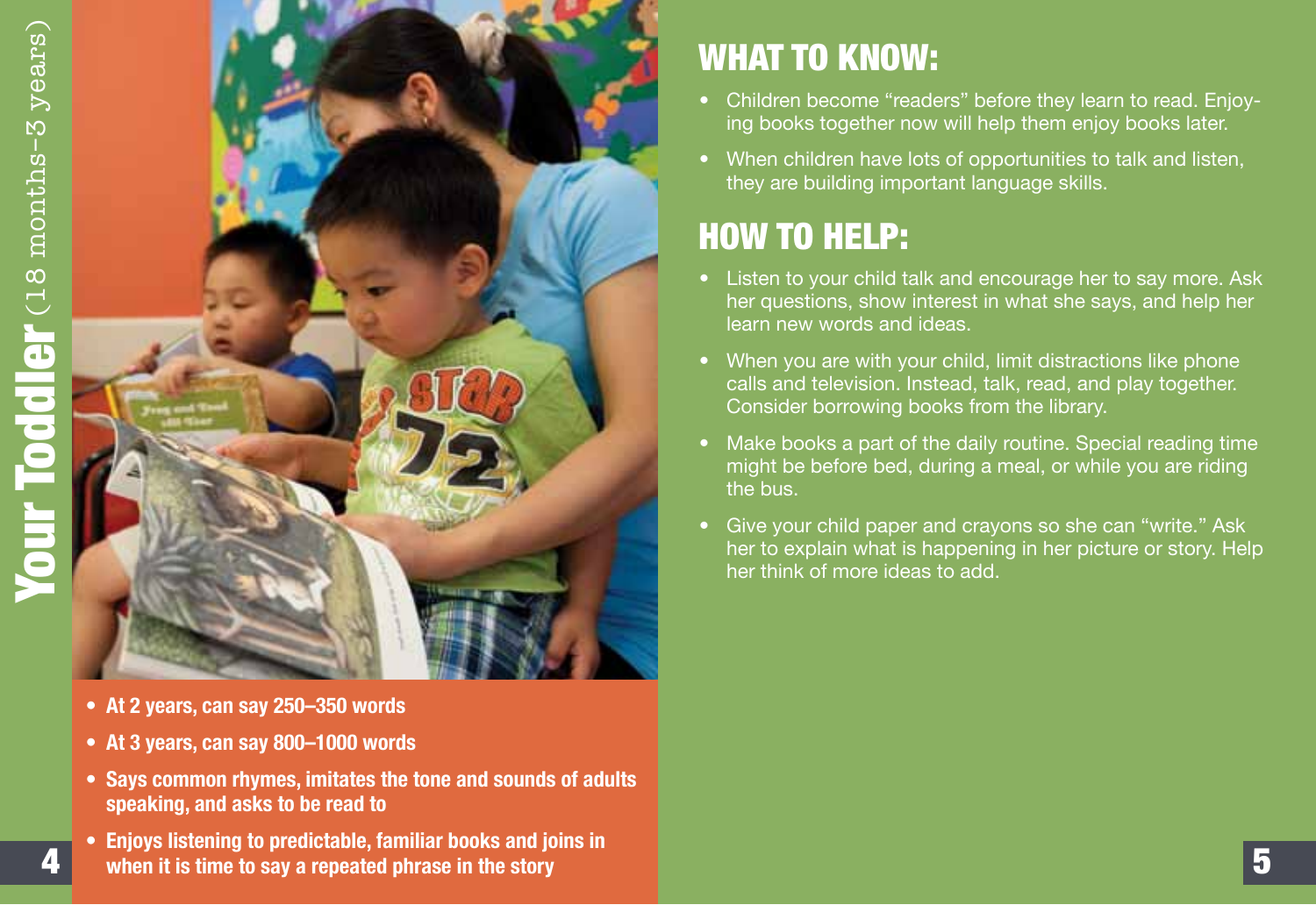

- **• Comfortably uses sentences, plays with words, and learns from conversations and books that are read aloud**
- **• Recognizes familiar letters and words such as her name and attempts to write them**
- **• Identifies words that rhyme or have the same beginning sound**
- **• Holds a book right-side-up, turns the pages, and**

- Learning lots of words from birth helps to make preschoolers readers for life.
- Children become "writers" before they learn to write. Children's scribbles, pictures, and attempts at writing alphabet letters are all important beginnings to strong literacy skills.

- When reading together, encourage your child to talk. Have her "pretend read" the parts she has memorized. Ask her questions and encourage her to say more. Eventually, she might tell more of the story than you do!
- Point out words on signs and talk about the letters and sounds. Ask your child to find letters she knows on menus or street signs.
- Link the books you read to people, places, and things your child knows or sees when you're out.
- Play with words and sounds by singing, reading, and making up rhymes together. Call attention to words that have similar sounds ("Dad and dance both start with the same sound, d-d-d-d dad, d-d-d-d dance!")
- Have your child tell you stories, and write down what she says. Ask questions that will help her complete the story. Then, read the story you wrote together.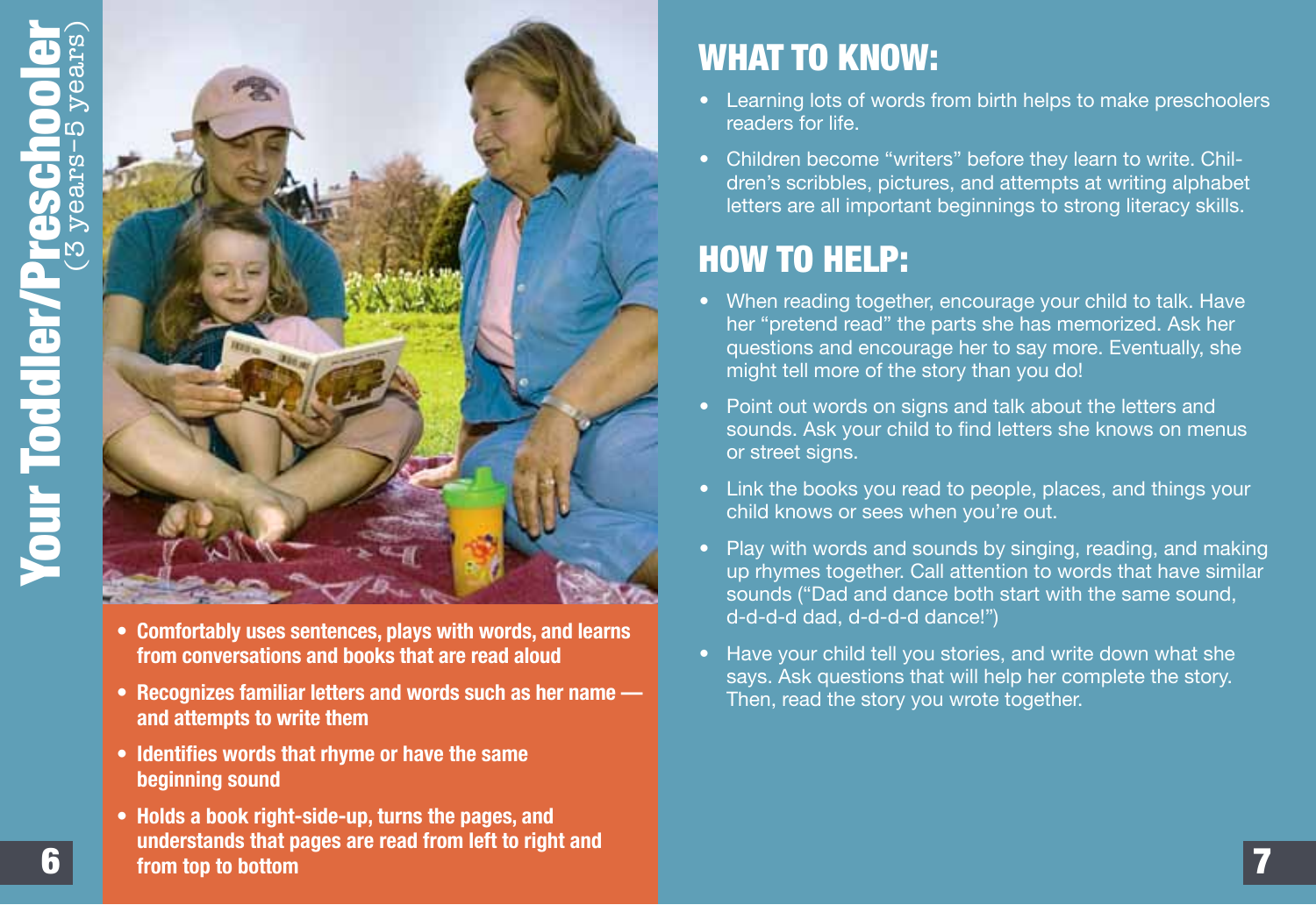

- **• At 5 years, can say 3000–5000 words, speaks using complex and compound sentences, and starts to match letters with sounds**
- **• At 6 years, starts to read words on the page and make predictions while reading, using knowledge, pictures, and text**
- **• At 7 years, starts to read words automatically, and expands** knowledge by listening to and reading books **Expands knowledge** by listening to and reading books

- Positive reading experiences encourage more reading. The more children read, the better they will read.
- Early readers can build their confidence and abilities by rereading books they are very familiar with. Repetition is good!
- Reading and talking about nonfiction  $-$  not just storybooks — helps younger children learn information and skills that they need for academic success in upper grades.

- Read and reread your child's favorite books electronic or print — and, eventually, she will be able to read them to you.
- Listen to your child read and tell you stories. Then, have a conversation about them.
- Play board games and card games and talk about what's happening as you play.
- Limit and monitor your child's computer and television time. During screen time, help choose programs that will both interest her and build knowledge. Ask what she has learned, and find books on these subjects at the local library.
- Expose your child to new things and information by taking her to a museum, the zoo, or a different neighborhood. Encourage her to talk about what she sees.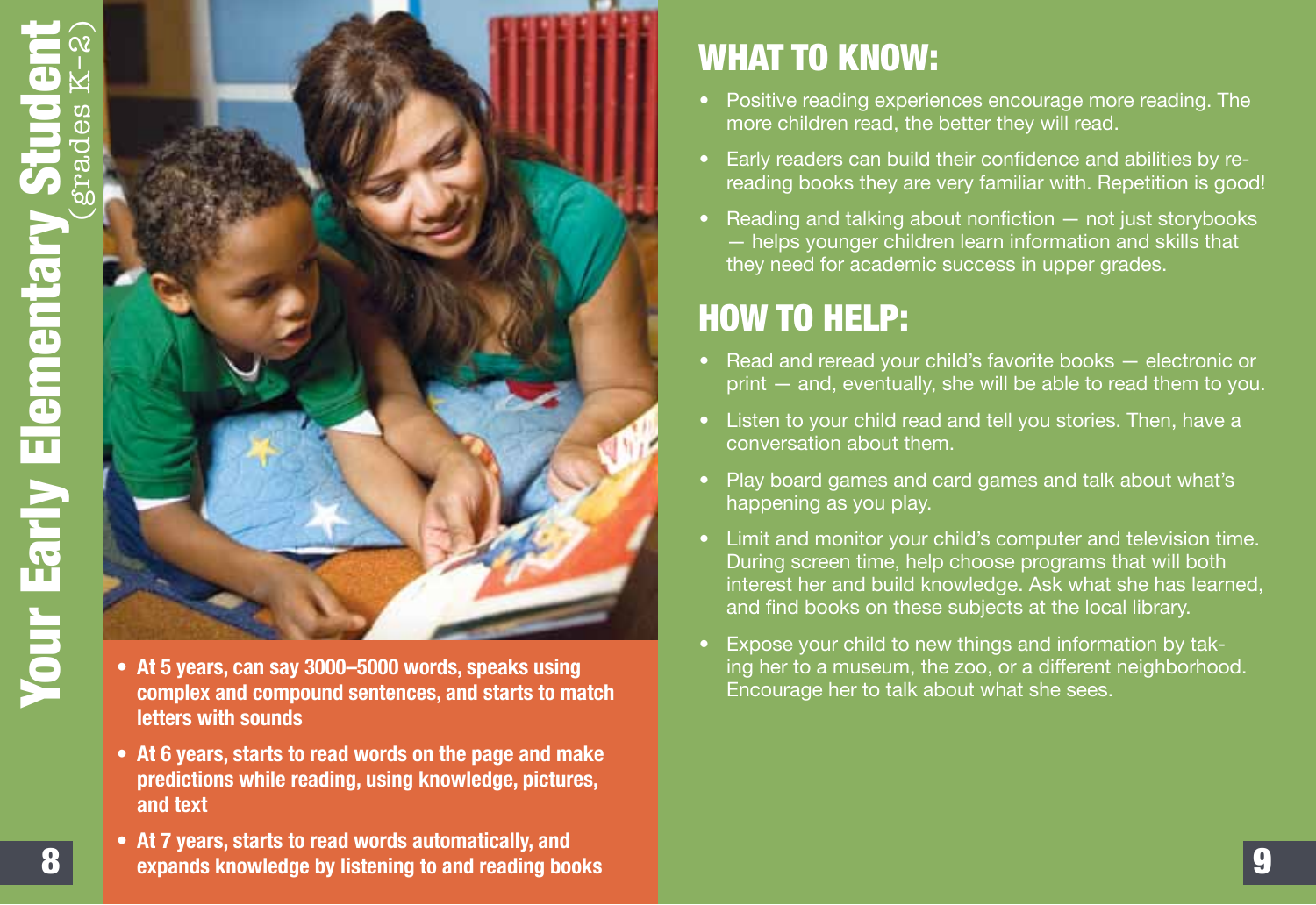# Elementary Student (grades 3–5)  $\theta$ grade **Your Upper Elementary** Your Upper



- **• At 8 years, reads chapter books and is now learning an estimated 3,000 words per year**
- **• At 9 years, can read aloud and silently, and understand what is read**

#### WHAT TO KNOW:

- The words we use in conversation are different from the words we see in books. Students need to understand this academic language in order to succeed in school.
- Starting in grade 4, children are expected to "read to learn" — to gain information from books independently.
- Children need encouragement, praise, and patience, especially when they are struggling in school.

#### How to help:

- Hang maps or other word-filled posters. Hang her schoolwork to show how proud you are and emphasize the importance of working hard at school.
- Challenge your child by reading aloud books or stories from the newspaper  $-$  electronic or print  $-$  that she cannot read on her own and by introducing her to new ideas and topics.
- Keep what your child enjoys reading around the house. Many children enjoy kid-friendly magazines that you can find at your library or order by mail.
- Talk to your child's teacher. Learn about classroom work and how you can help at home.

**10** • At 10 years, begins to identify the themes in a text **in the state of the controlled by the state of the state of the state of the state of the state of the state of the state of the state of the state of the state**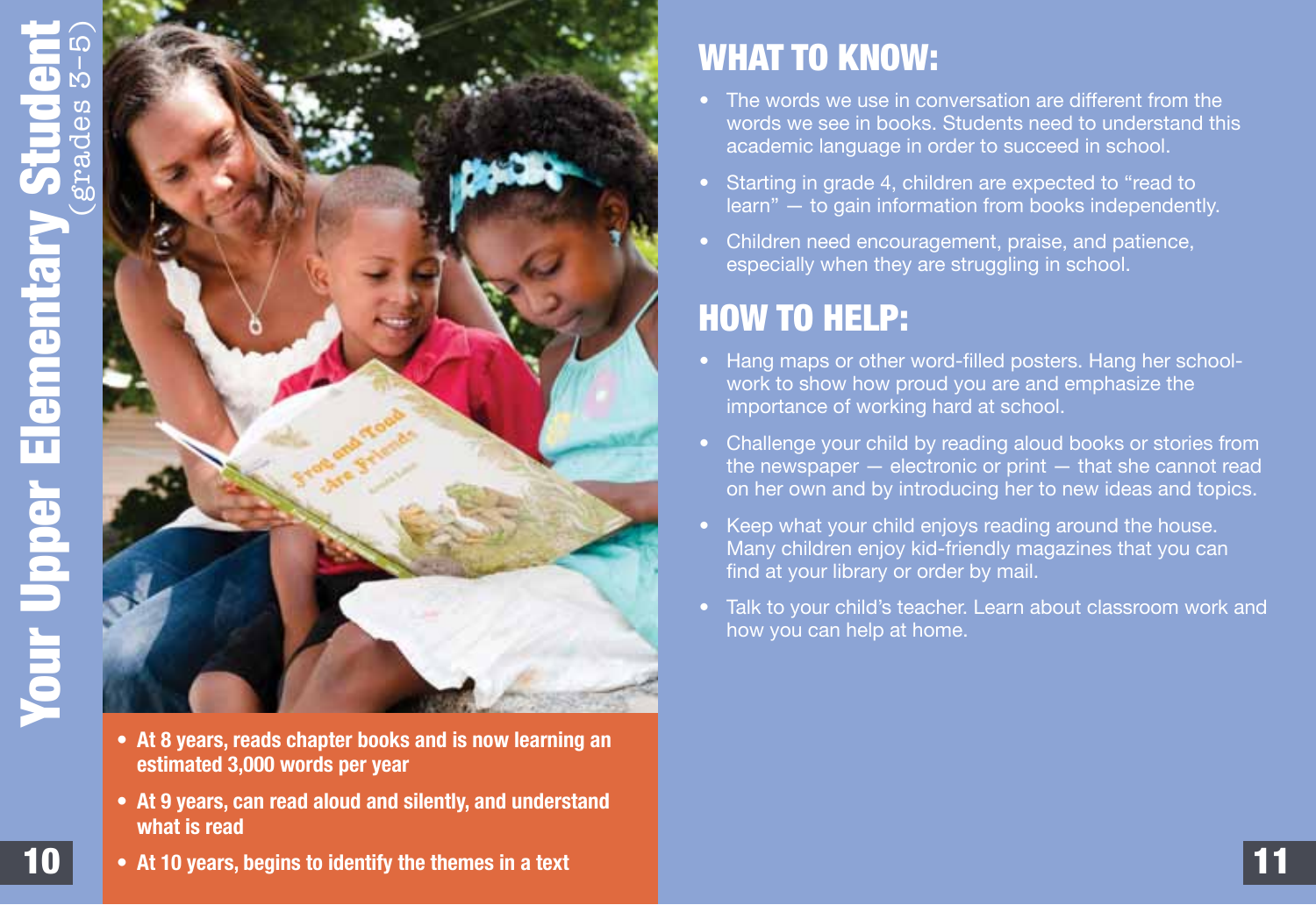

- **• Chooses things to read that she wants to talk and write about**
- **• Understands how authors think**
- **• Can compare points of view and ideas from different books on the same topic**
- **• Learns new information while reading, to develop her ideas and knowledge**
- **• Can experience success when reading about subjects that are familiar and interesting to her, even when she struggles** 12 **with school reading** 13

- Many children lose interest in reading during middle school. Finding reading material every day that captures their interest can help them continue to build knowledge and skills.
- Vocabulary growth is critical throughout middle school to prepare for understanding high school textbooks.
- Many children need extra support as reading requirements increase during these years.

- Talk with your child about what is in the news, or what is happening at your workplace or at her school. Like many teens, she values privacy, but appreciates knowing that you are there for her.
- Put word games, trivia challenges, or light reading materials around the home where she will see them and hopefully pick them up to read.
- Encourage good study habits, like setting goals, completing assignments on time, and asking for help from a teacher when needed. Establish a space at home for homework.
- Get your child involved in activities she enjoys such as sports, volunteering, music, or book clubs. These activities help her explore interests and keep her connected to school.
- If your older teen has trouble with comprehension, read it yourself and discuss it with her, then encourage her to try again.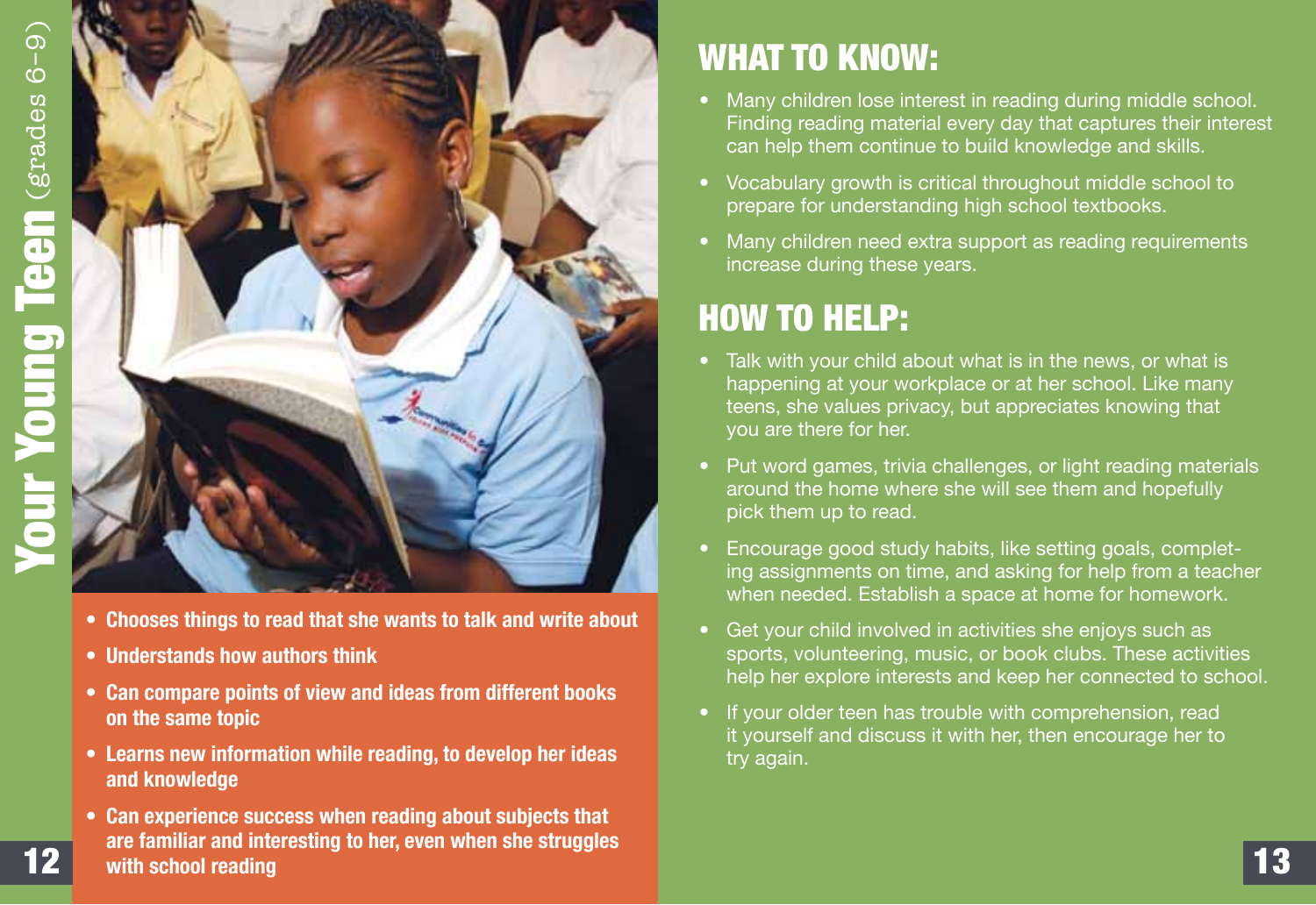## **SUCCESS** Supporting Your Child's

- Visit the library and borrow books for yourself as well as for your child. Talk to your child about what you are reading. It is key to show your child that you enjoy reading and think that learning is important.
- Scatter books, magazines, newspapers, and comics in everyday places — the car, her bedroom, or the breakfast table.
- View websites together with your child, share e-books, even listen to audiobooks. This all counts as reading — every little bit helps!
- Listen and talk to your child. She is never too young or old to learn from conversation. Talk about things that interest her and encourage her to ask questions.
- Have conversations with teens about current events and happenings in your community.
- Stay involved throughout your child's years in school. Attend parent-teacher conferences and chaperone field trips. Or arrange another time when you can meet with teachers or talk by phone. Show your child that her education is important to you.
- Remember, reading is social. Talking about what kids and adults are reading is part of academic success!

**" Talk to your child about what** *you* **are reading. It is key to show your child that you enjoy reading and think that learning is important."**

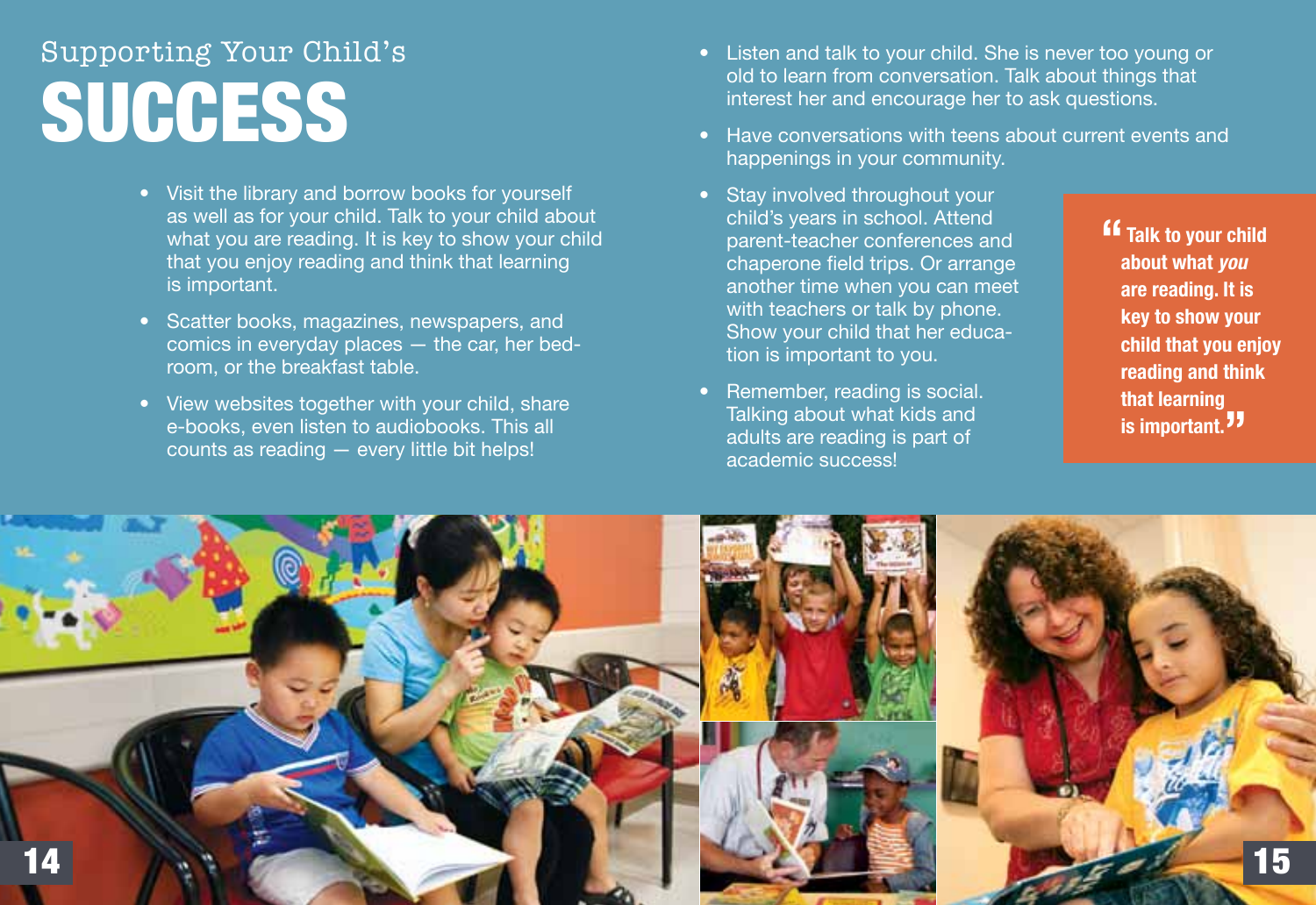### reading Suggested

#### Your Baby

Goodnight Moon *By Margaret Wise Brown*

My Animals *By Xavier Deneux*

Pat the Bunny *By Dorothy Kunhardt*

Clap Hands *By Helen Oxenbury*

The Peace Book *By Todd Parr*

#### YOUR TODDLER

Moo Baa La La La *By Sandra Boynton*

The Very Hungry Caterpillar *By Eric Carle*

The Snowy Day *By Ezra Jack Keats*

Is Your Mama a Llama? *By Deborah Guarino, illustrated by Steven Kellogg*

Shades of People *By Shelley Rotner and Sheila M. Kelly, photos by Shelley Rotner*

#### Your Early Elementary Student

My Name is / Me llamo Gabriela *By Monica Brown, illustrated by John Parra*

The Girl Who Loved Wild Horses *By Paul Goble*

#### The Day of Ahmed's Secret *By Florence Parry Heide and Judith Heide Gilliland, illustrated by Ted Lewin*

Frog and Toad series *By Arnold Lobel*

Martha Speaks *By Susan Meddaugh*

#### Your Upper Elementary Student

Where the Mountain Meets the Moon *By Grace Lin*

Number the Stars *By Lois Lowry*

Bridge to Terabithia *By Katherine Paterson, illustrated by Donna Diamond* Little House series *By Laura Ingalls Wilder*

Freedom Summer *By Deborah Wiles, illustrated by Jerome Lagarrigue*

#### Your Toddler/Preschooler

**Cordurov** *By Don Freeman*

Harold and the Purple Crayon *By Crockett Johnson*

If You Give a Mouse a Cookie *By Laura Joffe Numeroff, illustrated by Felicia Bond*

The Lion & the Mouse *By Jerry Pinkney* 

Where the Wild Things Are *By Maurice Sendak*

#### Your Young Teen

The Hunger Games series *By Suzanne Collins*

The Ear, the Eye, and the Arm: A Novel *By Nancy Farmer*

The Outsiders *By S.E. Hinton*

**Holes** *By Louis Sachar*

When You Reach Me *By Rebecca Stead*